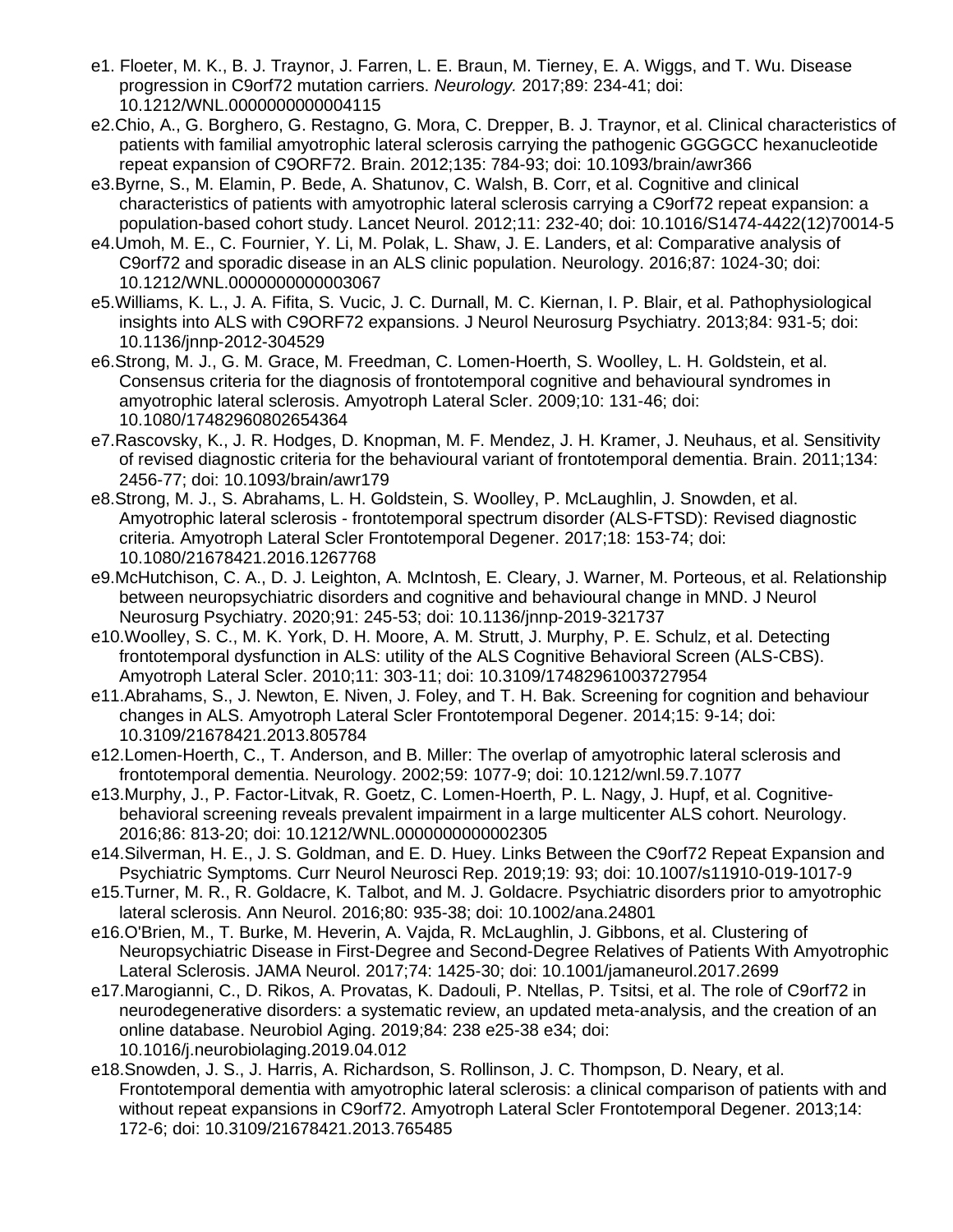- e19.Devenney, E. M., R. M. Ahmed, G. Halliday, O. Piguet, M. C. Kiernan, and J. R. Hodges. Psychiatric disorders in C9orf72 kindreds: Study of 1,414 family members. Neurology. 2018;91: e1498-e507; doi: 10.1212/WNL.0000000000006344
- e20.Boeve, B. F., K. B. Boylan, N. R. Graff-Radford, M. DeJesus-Hernandez, D. S. Knopman, O. Pedraza, et al. Characterization of frontotemporal dementia and/or amyotrophic lateral sclerosis associated with the GGGGCC repeat expansion in C9ORF72. Brain. 2012;135: 765-83; doi: 10.1093/brain/aws004
- e21.Floris, G., G. Borghero, A. Cannas, F. Di Stefano, E. Costantino, M. R. Murru, et al. Frontotemporal dementia with psychosis, parkinsonism, visuo-spatial dysfunction, upper motor neuron involvement associated to expansion of C9ORF72: a peculiar phenotype?. J Neurol. 2012;259: 1749-51; doi: 10.1007/s00415-012-6444-3
- e22.O'Dowd, S., D. Curtin, A. J. Waite, K. Roberts, N. Pender, V. Reid, et al. C9ORF72 expansion in amyotrophic lateral sclerosis/frontotemporal dementia also causes parkinsonism. Mov Disord. 2012;27: 1072-4; doi: 10.1002/mds.25022
- e23.Estevez-Fraga, C., F. Magrinelli, D. Hensman Moss, E. Mulroy, G. Di Lazzaro, A. Latorre, et al. Expanding the Spectrum of Movement Disorders Associated With C9orf72 Hexanucleotide Expansions. Neurol Genet. 2021;7: e575; doi: 10.1212/NXG.0000000000000575
- e24.Nuytemans, K., G. Bademci, M. M. Kohli, G. W. Beecham, L. Wang, J. I. Young, et al. C9ORF72 intermediate repeat copies are a significant risk factor for Parkinson disease. Ann Hum Genet. 77: 351-63; doi: 10.1111/ahg.12033
- e25.Theuns, J., A. Verstraeten, K. Sleegers, E. Wauters, I. Gijselinck, S. Smolders, et al. Global investigation and meta-analysis of the C9orf72 (G4C2)n repeat in Parkinson disease. Neurology. 2014;83: 1906-13; doi: 10.1212/WNL.0000000000001012
- e26.Nuytemans, K., V. Inchausti, G. W. Beecham, L. Wang, D. W. Dickson, J. Q. Trojanowski, et al. Absence of C9ORF72 expanded or intermediate repeats in autopsy-confirmed Parkinson's disease. Mov Disord. 2014;29: 827-30; doi: 10.1002/mds.25838
- e27.Carneiro, F., D. Saracino, V. Huin, F. Clot, C. Delorme, A. Meneret, et al. Isolated parkinsonism is an atypical presentation of GRN and C9orf72 gene mutations. Parkinsonism Relat Disord. 2020;80: 73- 81. doi: 10.1016/j.parkreldis.2020.09.019
- e28.Wilke, C., J. K. Pomper, S. Biskup, C. Puskas, D. Berg, and M. Synofzik. Atypical parkinsonism in C9orf72 expansions: a case report and systematic review of 45 cases from the literature. J Neurol. 2016;263: 558-74; doi: 10.1007/s00415-016-8021-7
- e29.Cooper-Knock, J., A. Frolov, J. R. Highley, G. Charlesworth, J. Kirby, A. Milano, et al. C9ORF72 expansions, parkinsonism, and Parkinson disease: a clinicopathologic study. Neurology. 81: 808-11. doi: 10.1212/WNL.0b013e3182a2cc38
- e30.Shinagawa, S., G. Naasan, A. M. Karydas, G. Coppola, M. Pribadi, W. W. Seeley, et al. Clinicopathological Study of Patients With C9ORF72-Associated Frontotemporal Dementia Presenting With Delusions. J Geriatr Psychiatry Neurol. 2015;28: 99-107; doi: 10.1177/0891988714554710
- e31.Lesage, S., I. Le Ber, C. Condroyer, E. Broussolle, A. Gabelle, S. Thobois, et al. C9orf72 repeat expansions are a rare genetic cause of parkinsonism. Brain. 2013;136: 385-91;doi: 10.1093/brain/aws357
- e32.Hensman Moss, D. J., M. Poulter, J. Beck, J. Hehir, J. M. Polke, T. Campbell, et al. C9orf72 expansions are the most common genetic cause of Huntington disease phenocopies. Neurology. 2014;82: 292-9; doi: 10.1212/WNL.0000000000000061
- e33.Martins, J., J. Damasio, A. Mendes, N. Vila-Cha, J. E. Alves, C. Ramos, et al. Clinical spectrum of C9orf72 expansion in a cohort of Huntington's disease phenocopies. Neurol Sci. 2018;39: 741-44; doi: 10.1007/s10072-018-3268-7
- e34.Kostic, V. S., V. Dobricic, I. Stankovic, V. Ralic, and E. Stefanova: C9orf72 expansion as a possible genetic cause of Huntington disease phenocopy syndrome. J Neurol. 2014;261: 1917-21; doi: 10.1007/s00415-014-7430-8
- e35.van Blitterswijk, M., B. Mullen, M. G. Heckman, M. C. Baker, M. DeJesus-Hernandez, P. H. Brown, et al. Ataxin-2 as potential disease modifier in C9ORF72 expansion carriers. Neurobiol Aging. 2014;35: 2421 e13-7; doi: 10.1016/j.neurobiolaging.2014.04.016
- e36.Figueroa, K. P., S. R. Gan, S. Perlman, G. Wilmot, C. M. Gomez, J. Schmahmann, et al. C9orf72 repeat expansions as genetic modifiers for depression in spinocerebellar ataxias. Mov Disord. 2018;33: 497-98; doi: 10.1002/mds.27258